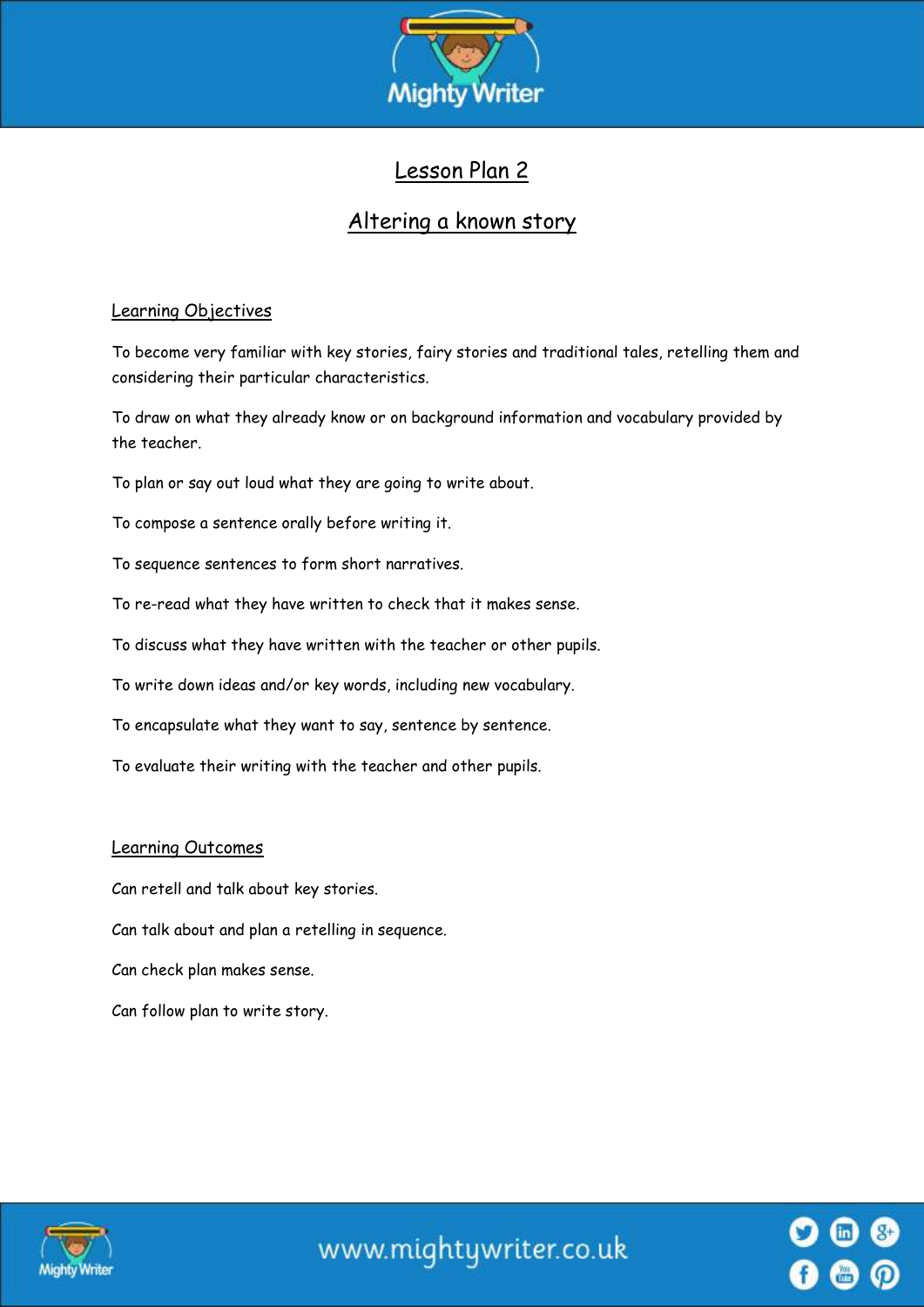

#### Resources

Mighty Writer mat with relevant toolbars. Mighty Writer plans (differentiated)

## Shared Reading/Writing

Talk to the children about the story they have learnt and can retell confidently. Show children the completed retelling displayed on the Mighty Writer mat. You may choose to alter a known story or a factual recount such as a school visit.

Show children the toolbars at the top of the mat. These will be toolbars you have chosen for children to use when altering the story. The number of image toolbars you use is up to you. E.g. Real life, Fantasy, another traditional tale.

Explain to the children that we can now begin to alter the story to make it different. Model how images can be moved around and replaced. E.g. Replace Goldilocks with a dragon, replace the school minibus with a rocket.

Ask questions such as;

Can we describe the dragon?

What might the dragon do?

Where did the rocket take us?

Work through the story/recount from the beginning making alterations and talking to the children about them. You may choose to model the whole process the first time you do this, while the children watch, so they can see the how you make changes and how this affects the content and retelling. As before, retell each sentence once completed to check for sense and to support the ability to recall the story confidently.

As you go through the story ask questions such as;

Can we make any more changes?

What could we add in to make it funnier/scarier/more exciting?

Encourage children to retell the altered story with you.

Once the retelling is complete retell the whole story. Use actions for key words as you may normally do to support children to retain the detail and order. Do this several times until children are confident.



www.mightywriter.co.uk